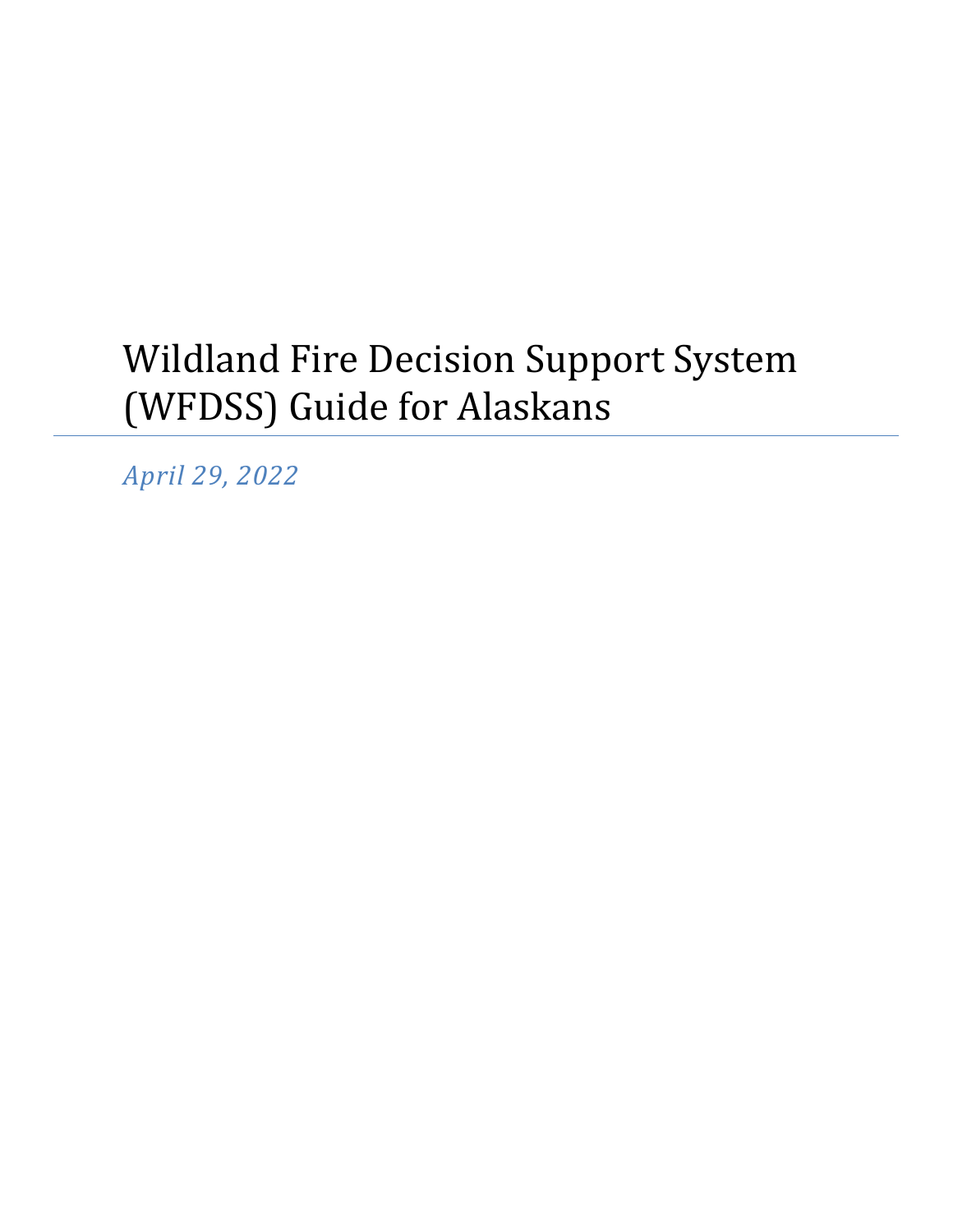# Contents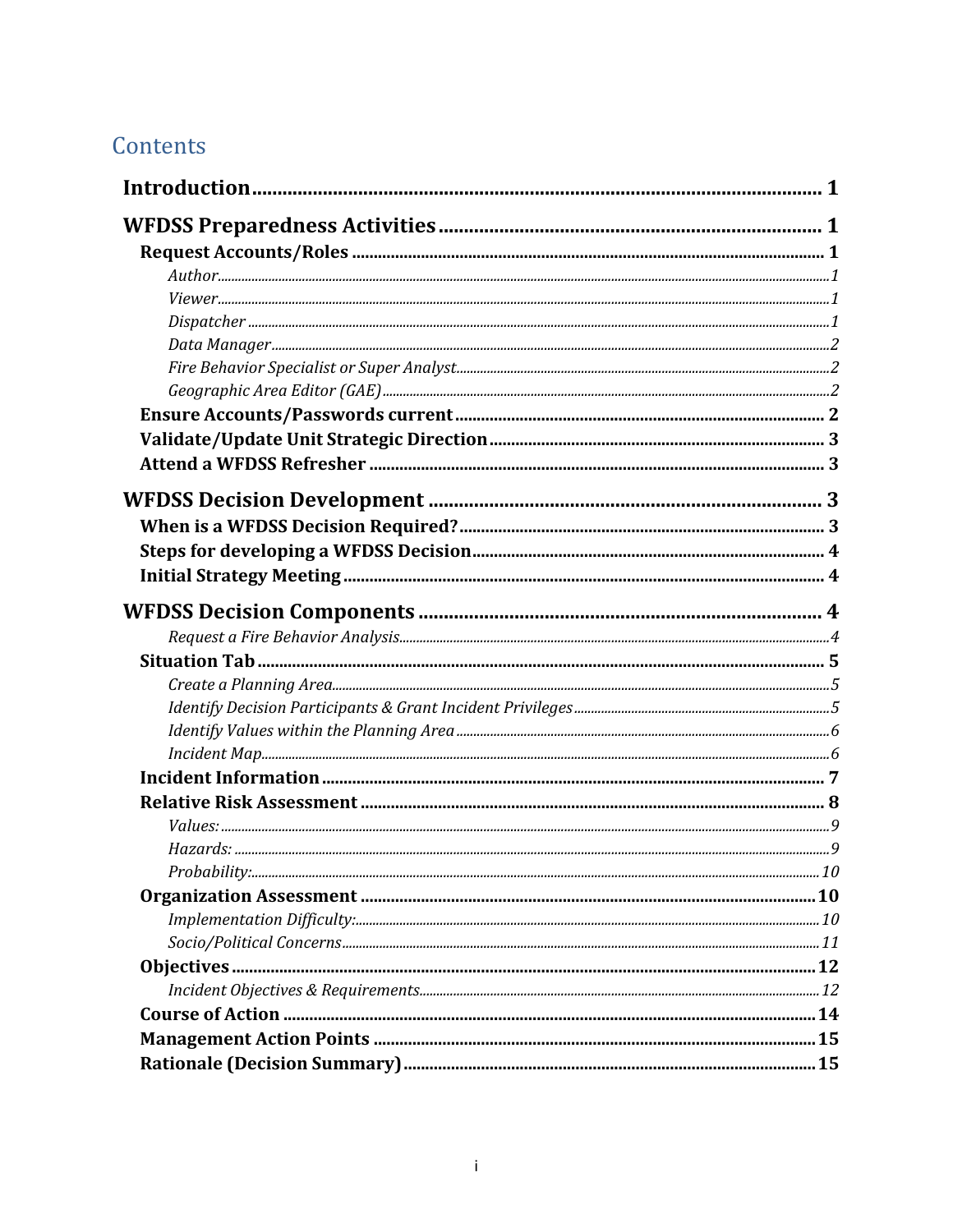# <span id="page-2-0"></span>**Introduction**

WFDSS is a web-based application that provides several fire behavior analysis tools and a framework for making strategic decisions on wildfires. It standardizes the decision-making process, allows for collaboration, and documents decisions once they are made. All of the federal fire management agencies use WFDSS for decision support and documentation.

# <span id="page-2-1"></span>**WFDSS Preparedness Activities**

Prior to each fire season, WFDSS users should do the following:

### <span id="page-2-2"></span>**Request Accounts/Roles**

The following are likely to require WFDSS accounts in Alaska:

- Jurisdictional FMOs
- Protecting FMOs
- Alaska Fire Program Leads
- Agency Administrators (Refuge Managers, Field Office Managers, Park Superintendents, Regional and AreaForesters, etc.)
- Deputy/Assistant Agency Administrators
- Dispatchers

New WFDSS users will need to request a WFDSS account with one or more of the following roles:

#### <span id="page-2-3"></span>**Author**

**Most Alaska WFDSS users should request the "Author" role.** The Author role provides editing privileges and allows for drafting decision content and button-pushing in WFDSS. Authors can accept ownership of incidents and can be granted decision review and approval privileges by incident Owners. Authors can run simple automated fire behavior analyses and can request an analyst's assistance for more advanced fire behavior modeling.

#### <span id="page-2-4"></span>**Viewer**

Viewers can view incident information for all WFDSS incidents and groups. They can view completed analyses andreports, but do not have access to draft analyses or decisions. Viewers cannot make changes to WFDSS data unless they have additional roles.

#### <span id="page-2-5"></span>**Dispatcher**

The Dispatcher role is limited to:

- Creating and editing Relative Risk Assessments for fires without an Owner.
- Uploading shape files (except M.A.P.s or Incident Obj. Shapes) for incidents in their geographic area.
- Creating Relative Risk Assessments for incidents in their geographic area and without an Owner.
- Running automated Basic and Short-Term Fire Behavior analyses for incidents in their geographic area.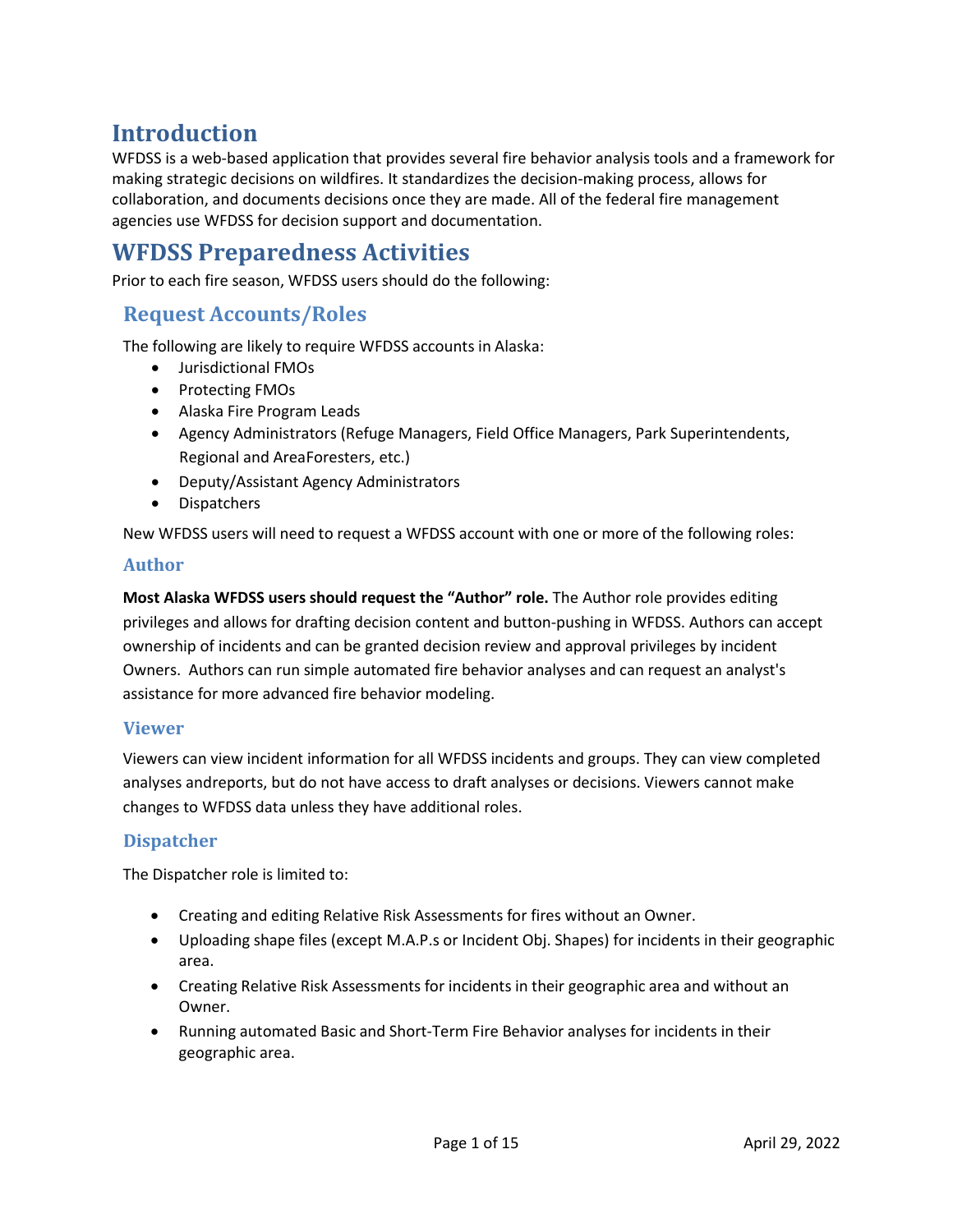### <span id="page-3-0"></span>**Data Manager**

Data Managers are responsible for:

- Entering and maintaining unit strategic objectives and management requirements.
- Creating, activating, and deactivating unit FMU/SO codes.
- Maintaining fire management unit associations for individual agency units.
- Managing unit shapes.

Each jurisdictional unit in Alaska should have at least one Data Manager assigned to them, typically the Jurisdictional FMO. A Data Manager may beresponsible for multiple units.

#### <span id="page-3-1"></span>**Fire Behavior Specialist or Super Analyst**

Persons with these roles are trained to run advanced fire behavior analyses for incident decisionmakers. Becauseof the unique fuels in Alaska, it is usually best when analysts have Alaskan experience. There are currently twentyor so Alaskan analysts in the State with varying levels of experience and availability. See Consider Requesting a Fire Behavior Analysis in the Situation Tab section for details on ordering an analysis.

#### <span id="page-3-2"></span>**Geographic Area Editor (GAE)**

GAEs are WFDSS subject matter experts and work cooperatively for the benefit of all users within their geographicarea. They are both able and expected to assist any caller from any agency within their geographic area. The current Alaska GAEs are:

| <b>GAE Name</b>     | <b>E-mail Address</b>   | Office Ph.   | Cell Ph.     | Agency         |
|---------------------|-------------------------|--------------|--------------|----------------|
| Jennifer Barnes     | jennifer_barnes@nps.gov | 907-455-0652 | 907-244-9073 | <b>NPS</b>     |
| Casey Boespflug     | Cboespflug@blm.gov      | 907-356-5859 | 907-482-0055 | <b>BLM</b>     |
| Mike Butteri        | mike.butteri@alaska.gov | 907-388-3089 | 907-388-3089 | <b>State</b>   |
| Peter Butteri       | peter butteri@fws.gov   | 907-356-5874 | 907-350-4782 | BLM-AFS/USFWS  |
| Jennifer Hrobak     | jhrobak@blm.gov         | 907-356-5866 | 907-370-3826 | <b>BLM-AFS</b> |
| Chris Moore         | chmoore@blm.gov         | 406-640-0602 | 907-482-0161 | <b>BLM-AFS</b> |
| <b>Bobette Rowe</b> | Bobette.rowe@usda.gov   | 907-743-9458 | 907-205-1150 | <b>USFS</b>    |
| Lisa Saperstein     | lisa.saperstein@fws.gov | 907-786-3422 | 907-202-2732 | <b>USFWS</b>   |
| <b>Brian Sorbel</b> | brian sorbel@nps.gov    | 907-644-3413 | 907-244-9054 | <b>NPS</b>     |
| Tom St. Clair       | thomas.stclair@bia.gov  | 907-209-0105 | 907-978-0104 | <b>BIA</b>     |
|                     |                         |              |              |                |

<span id="page-3-3"></span>**Table 1: Current Alaska GAEs**

### **Ensure Accounts/Passwords current**

Ensure all WFDSS users in your unit have refreshed their passwords prior to fire season.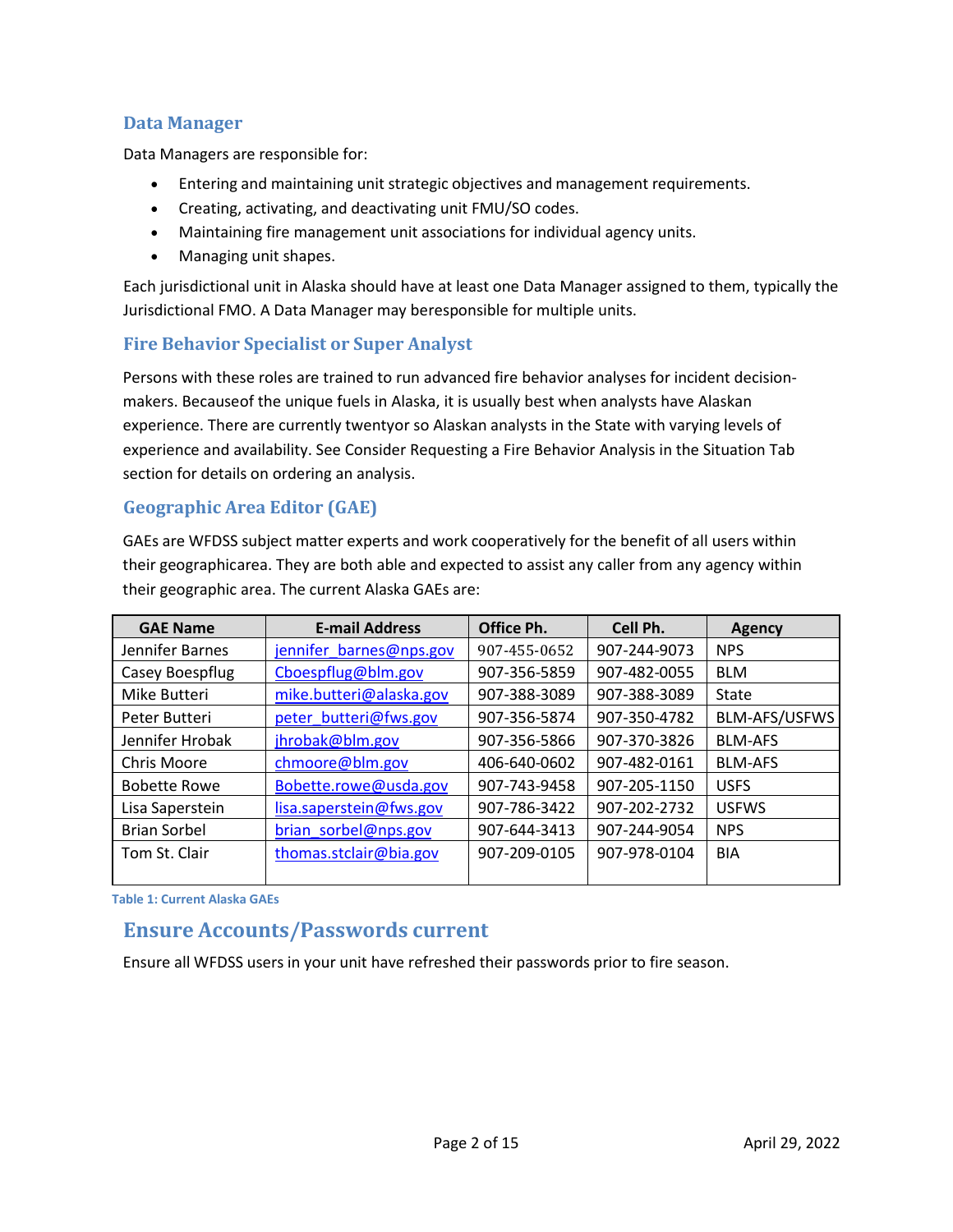# <span id="page-4-0"></span>**Validate/Update Unit Strategic Direction**

Each unit Data Manager in Alaska is responsible for maintaining unit-specific strategic direction in WFDSS. This direction should tier from unit land/resource management plans and fire management plans.

All Alaska units have been prepared for conversion from the FMU Planning Process to the Spatial Planning Process.

**Alaska Data Managers should work with GAEs to update and spatially enable their strategic direction.**

# <span id="page-4-1"></span>**Attend a WFDSS Refresher**

National WFDSS Refreshers are scheduled each spring by the Wildland Fire Management Research, Development &Application group. WFDSS Geographic Area Editors may also schedule area or local refreshers.

Alaska Geographic Area Editors will announce refreshers as they are scheduled. Additional WFDSS training can bemade available upon request to an Alaska Geographic Area Editor.

# <span id="page-4-2"></span>**WFDSS Decision Development**

# <span id="page-4-3"></span>**When is a WFDSS Decision Required?**

Not all wildfires require a WFDSS Decision. The Red Book states that for the federal agencies, decisions are required for fires that:

- Escape initial attack, or
- Exceed initial response, or
- Have both protection and resource benefit objectives.

In addition to the Red Book requirements, there are some additional requirements in Alaska. All the agencies including the State have agreed in the Statewide Operating Plan that Decisions will be published for:

- Non-standard responses involving a federal partner.
- Any Type 1, 2, or 3 fire involving a federal agency.
- At the request of any agency affected by a fire.

Conditions that require a new decision include:

- Conditions have changed and the course of action is no longer valid
- The fire exceeds the Planning Area
- Approval authority thresholds are exceeded.
- Or the incident complexity exceeds the current management organization.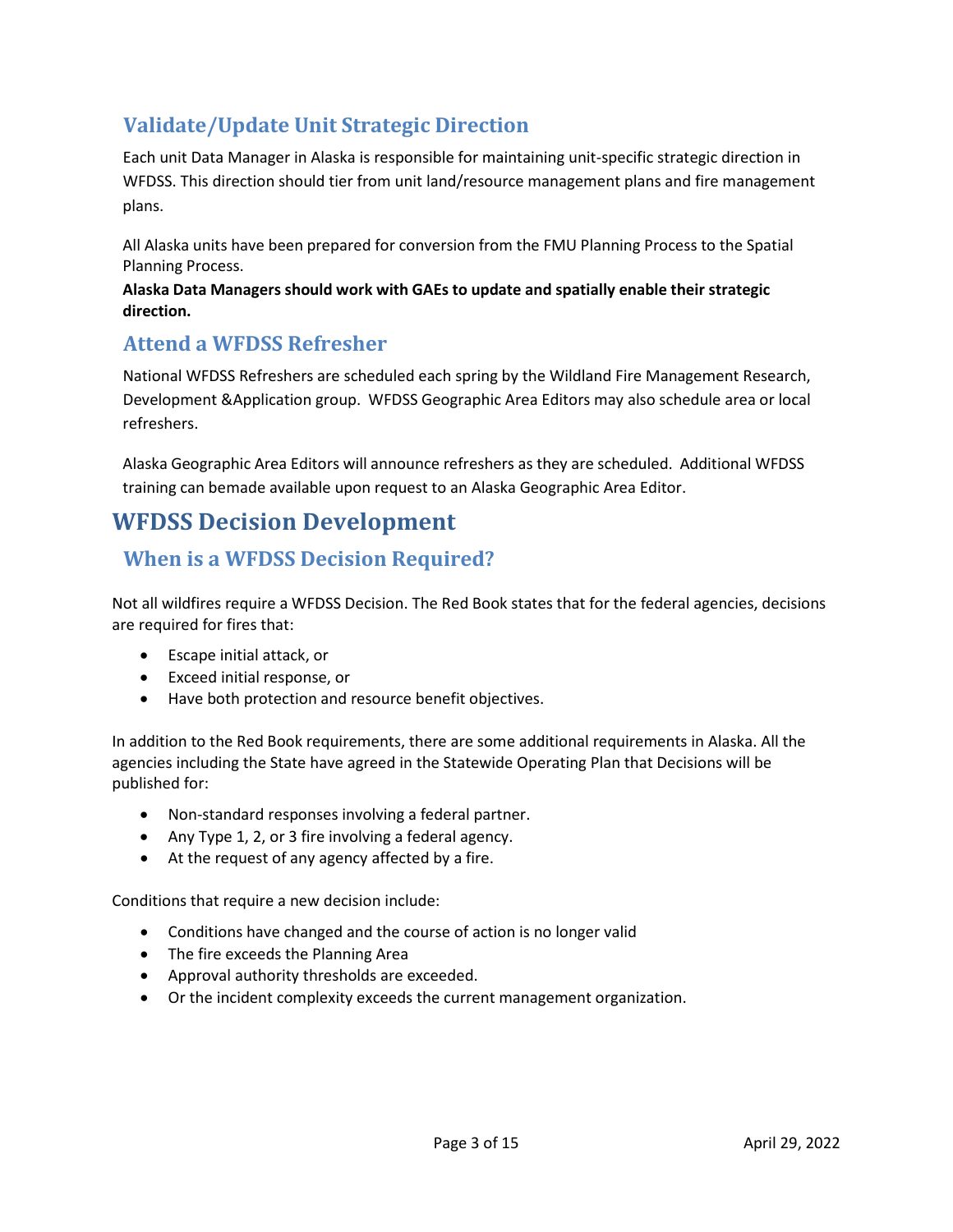# <span id="page-5-0"></span>**Steps for developing a WFDSS Decision**

Once you have determined a decision is necessary it helps if you take some basic steps prior to initiating it in the WFDSS application. Note that simple WFDSS decisions for low complexity incidents can be created without requiring every step below, and can be created fairly quickly.

- 1. **Request analysis** it takes some time to identify an analyst and conduct an analysis.
- 2. **Create an initial Planning Area** this helps you to focus on a geographic area and identify partners and values.
- 3. **Identify & contact affected agencies** all agencies in the Planning Area should be offered the opportunity to participate in the Decision.
- 4. **Conduct an initial strategy meeting** meet with affected partners and develop a common operating picture before you begin work on the Decision.
- 5. **Create, edit, and publish a Decision** Use the Decision to document decisions made in the strategy meeting and to identify additional questions that need to be answered. Continue to involve all partners throughout the process.

# <span id="page-5-1"></span>**Initial Strategy Meeting**

The initial strategy meeting should be used to:

- Introduce partners
- Describe the current situation and discuss fire potential
- Identify values (Political, Security, Economic, Social, Infrastructure, Information)
- Identify Risks
- Develop Draft Objectives
- Discuss Strategy & Course of Action alternatives and their costs
- Discuss incident complexity & management organization
- Assign incident privileges, delegate decision tasks, and establish timelines

# <span id="page-5-2"></span>**WFDSS Decision Components**

### <span id="page-5-3"></span>**Request a Fire Behavior Analysis**

WFDSS houses fire behavior tools that can help fire managers assess fire behavior and growth potential for an incident. Modeled results help inform and support the overall strategic planning of the incident, and are usuallyincluded in a Decision. Using the model descriptions and examples below for guidance, determine which tools will best meet the incident'sneeds based on the types of questions being asked, and then work towards locating an analyst to generate some modeled outputs.

- *FSPro or Fire Spread Probability:* Long-term tool that relies on climatological records to produce anensemble of fire simulations and probabilities of a fire reaching certain points on a map.
- *Basic Fire Behavior:* provides 'snapshot in time' fire behavior outputs for every cell of an analysis area.
- *STFB or Short Term Fire Behavior:* Provides potential fire spread (arrival times and major paths) for auser defined length of time, such as a burn period.
- *NTFB or Near Term Fire Behavior***:** Models fire growth for up to seven days although it's generally mostappropriate for the 'near term' of one to three days.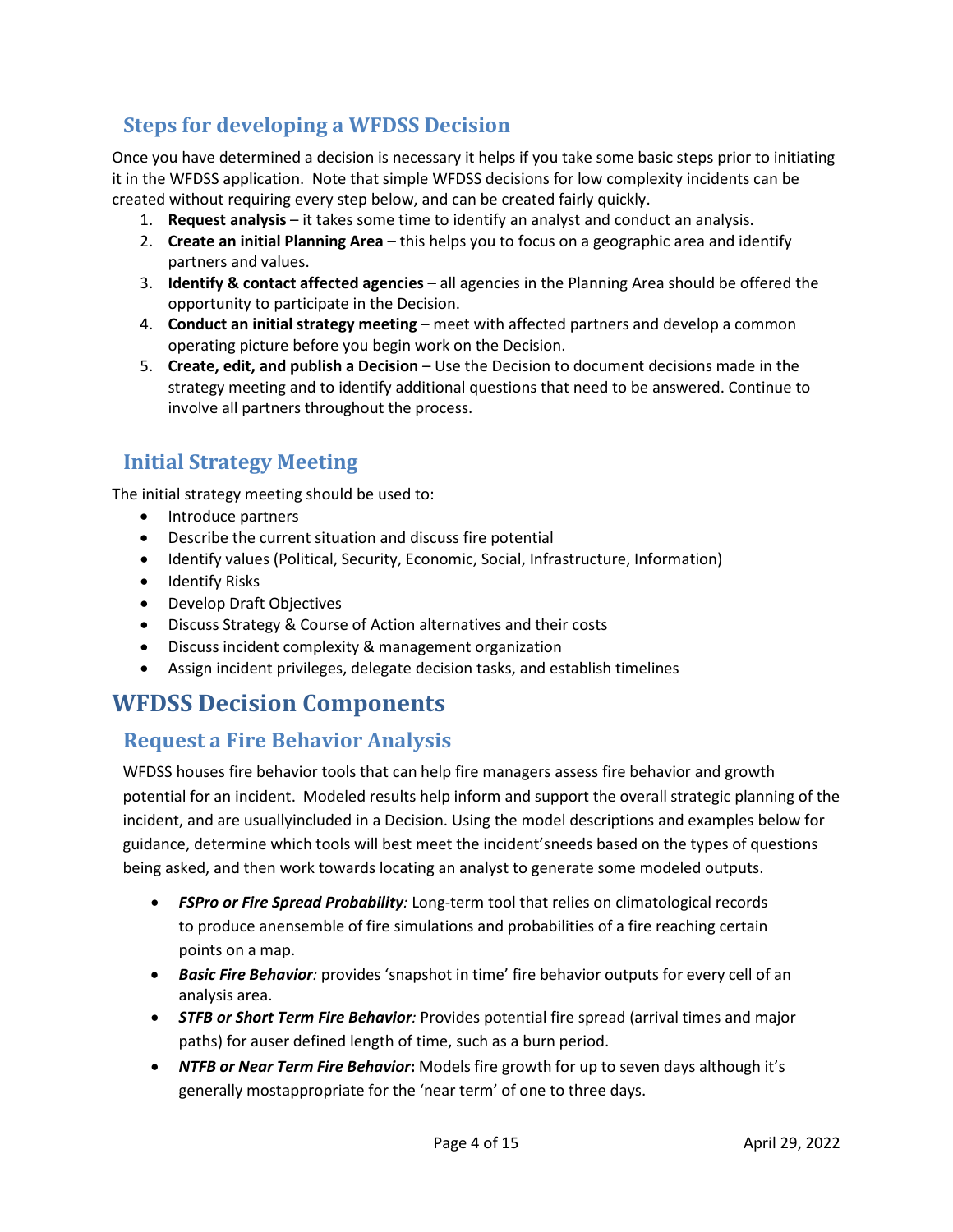#### **Requesting Procedures and Questions to Consider When Requesting an Analysis can be found at:**

https://fire.ak.blm.gov/administration/aaguide.php

### <span id="page-6-0"></span>**Situation Tab**

### <span id="page-6-1"></span>**Create a Planning Area**

Begin by creating a Planning Area on the Situation tab. Planning Areas need to be large enough to include:

- Values you are concerned about.
- The physical reality of where the fire could burn during the life of the current decision (even if you don'twant it to burn there.)
- Where you want to contain the fire.
- Where actions are planned (e.g., firelines, evacuation points, protection points.)
- Contingency plans and Management Action Points (M.A.P.s.)
- Fire behavior modeling outputs.

Drawing a large planning area may incorporate more FMUs or Strategic Objectives, which in turn may require you to include additional jurisdictions, and address more Strategic Objectives, Management Requirements, and values at risk; but if your Planning Area is too small, you will have to create a new decision each time management actions occur outside of it.

### <span id="page-6-2"></span>**Identify Decision Participants & Grant Incident Privileges**

All Agencies and Units that fall within the Planning Area should be offered the opportunity to participate in theWFDSS planning process.

#### **Owners**

All incidents with a decision must have a minimum of one Owner. It is usually best to assign multiple owners in case one is unavailable. Only Incident Owners (and those with the Geographic Area Editor role) can assign privileges, initiate decisions, and request reviews.

Owners should be familiar with the WFDSS application and understand the owner privilege. It is reasonable to assign one owner for each agency participating in the decision.

#### **Editors**

Editors are responsible for editing decision information, requesting analyses, and uploading shapes and other files to the decision. Typically in Alaska, Jurisdictional FMOs, Protecting FMOs, SOPLs, Analysts, others involved in decision editing are assigned the Editor privilege.

#### **Reviewers**

Reviewers are provided an opportunity to review a decision and suggest edits prior to its approval and publishing. Review is not required and a decision can be approved and published without input from any or all reviewers.

Jurisdictional FMOs, resource specialists, and other subject matter experts without approval authorities are often assigned the Reviewer privilege.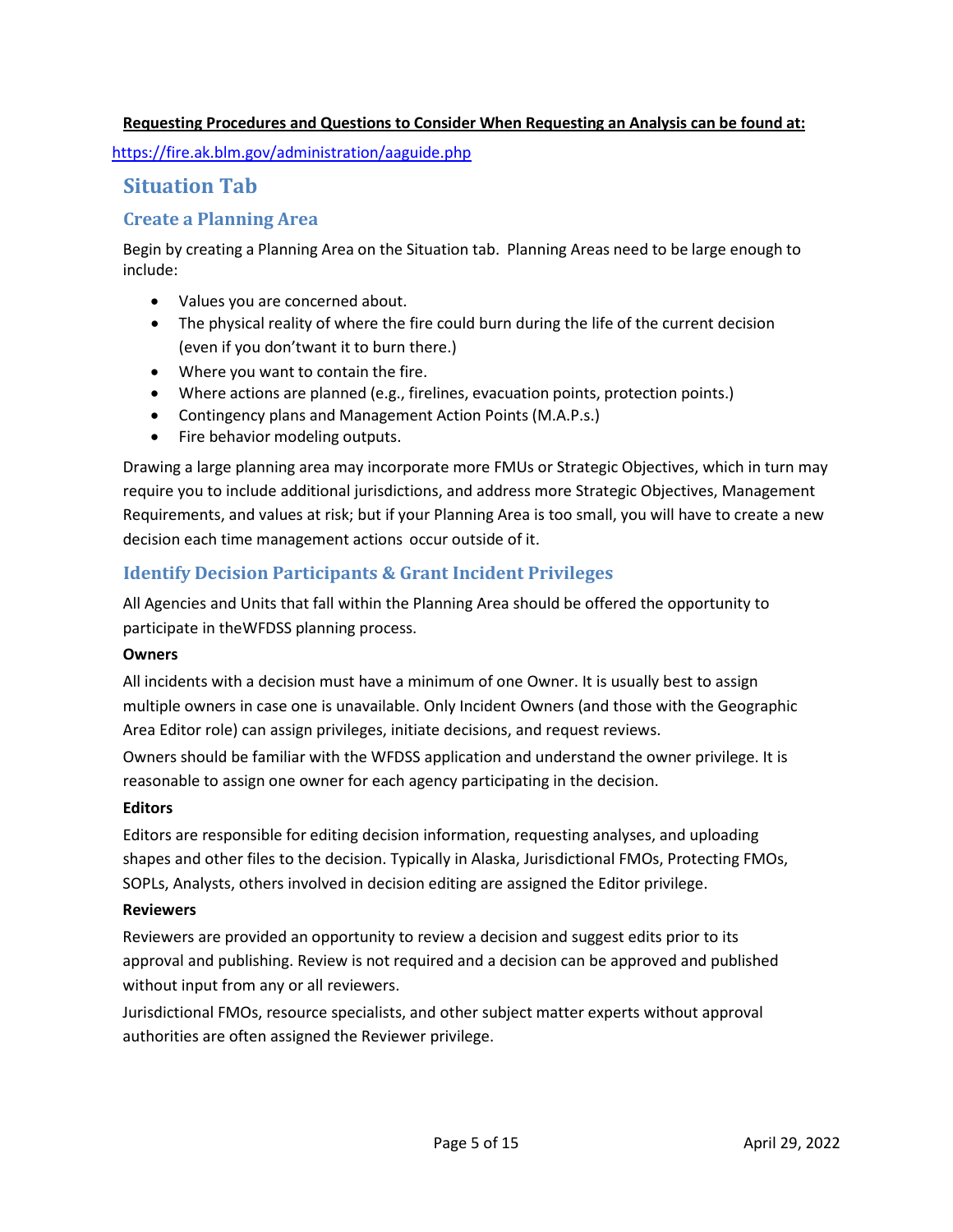#### **Approvers**

Approvers have the authority to approve decisions or return them for edits. Agency-specific WFDSS approval authorities are identified in Chapter 11 of the Red Book. The Alaska Statewide Operating Plan further defines WFDSS approval authorities for Alaska incidents to include:

- An Agency Administrator from each of the participating jurisdictions, and
	- $\circ$  For ANCSA incidents in AFS protection areas the Protecting Unit FMO represents ANCSA jurisdictions as the jurisdictional authority.
	- $\circ$  For ANCSA incidents in the DOF Fairbanks the AFS Military Zone FMO represents ANCSA jurisdictions as the jurisdictional authority.
	- o For ANCSA the AFS South Zone FMO represents ANCSA jurisdictions as the jurisdictional authority.
- The Protecting Unit FMO, and
- The Fiscal Authority for DOI/ANCSA incidents if applicable.
	- o For ANCSA, FWS, NPS, and BIA incidents in AFS protection areas the Fiscal Authority is the Protecting Unit FMO.
	- o For ANCSA, FWS, NPS, and BIA incidents in the DOF Fairbanks, Delta, and Tok Areas the Fiscal Authority is the AFS Military Zone FMO.
	- o For ANCSA, FWS, NPS, and BIA incidents in all other DOF protection areas the Fiscal Authority is the AFS South Zone Zone FMO.

#### **Email Notifications**

WFDSS incident email notifications for decision participants can be toggled on and off in the Incident Privileges screen. At least one Approver and one Owner must accept emails.

### <span id="page-7-0"></span>**Identify Values within the Planning Area**

It is a good idea to insert a "Values of Concern" section in the Risk portion of the decision that lists values identified by each unit participating in the decision. In Alaska, the auto-generated WFDSS Values Inventory will not accurately represent values of concern in most cases. Sources of values data for Alaska include (but are not limited to):

- The AICC Digital Atlas Known Sites Database
- Borough parcel/building footprint data
- Agency/Unit values data
- Native Allotment data
- AIWFMP Fire Management Options

Shapefile(s) containing values data may be uploaded to WFDSS as Objective Shape(s) in order to display them in the Situation tab. Clip shapes to a reasonable size (Planning Area) before uploading.

#### <span id="page-7-1"></span>**Incident Map**

WFDSS will auto-generate an Incident Information table for inclusion in the decision. In Alaska, the quality of theauto-generated Incident Map is usually poor; therefore, it is a good idea to create an incident overview map in ArcGIS or other mapping program, upload it to WFDSS, and insert it here.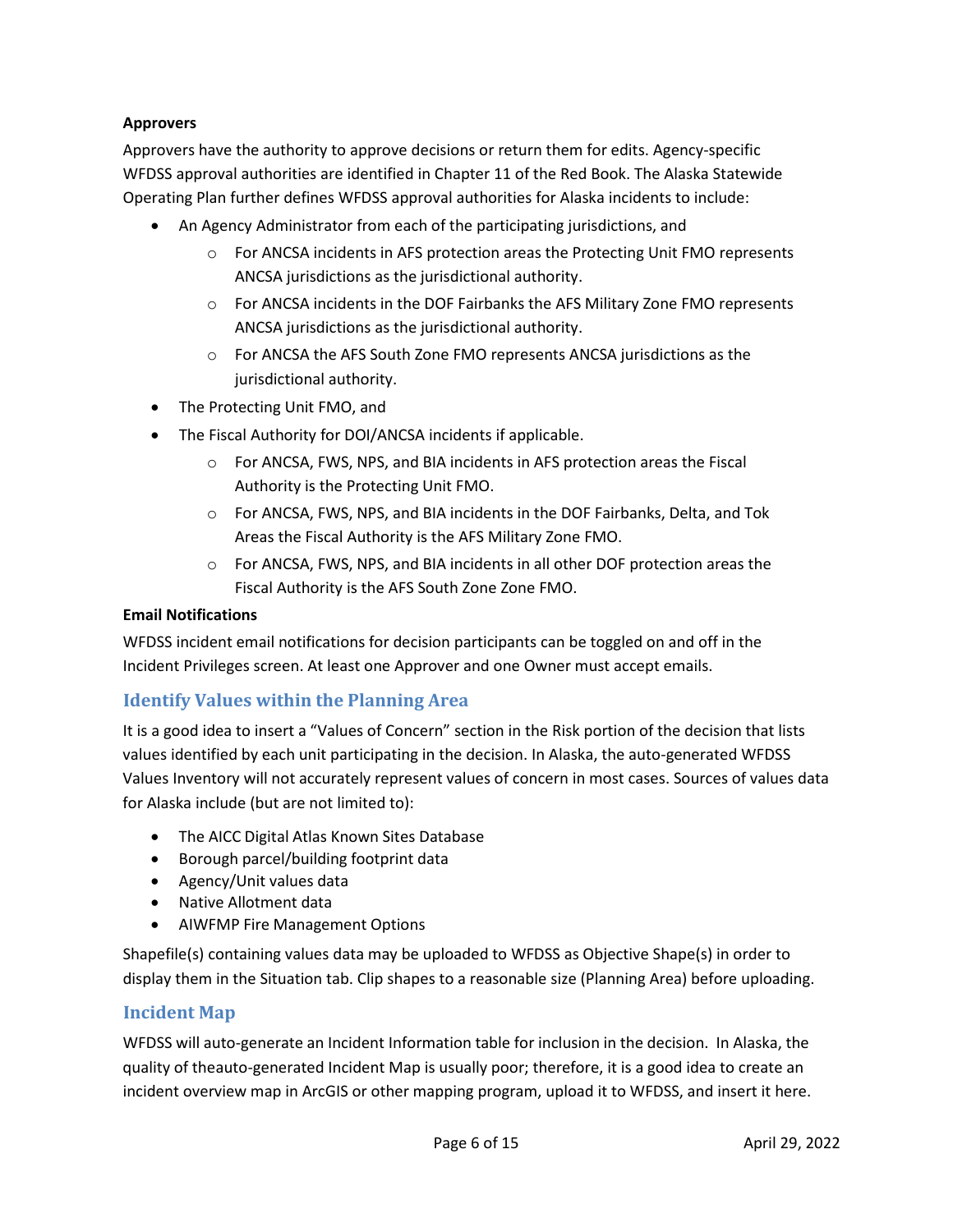Adobe pdf files cannot be uploaded to WFDSS, so maps must be saved as .png or .jpg image files. WFDSS will resize large format maps to fit on a letter- sized page, but it is best to create letter-sized maps for upload. If landscape layout maps are rotated and saved in the portrait orientation they will fill an entire page instead of a half page, and may be more readable.

# <span id="page-8-0"></span>**Incident Information**

WFDSS will auto-generate an Incident Information table for inclusion in the decision. Review the table to ensure information is complete and accurate.

| <b>NAME</b>                  | <b>VALUE</b>                                   |
|------------------------------|------------------------------------------------|
| <b>Incident Name</b>         | Template Fire                                  |
| Unique Fire Identifier       | 2017-AKUYD-00TEST                              |
| Responsible Unit Name        | Alaska Fire Service - Upper Yukon Zone         |
| FireCode                     |                                                |
| P-Code                       |                                                |
| Point of Origin              | 68.16667 N / 142.71611 W                       |
| Incident Size                | $0.1$ acres                                    |
| <b>Latest Perimeter Size</b> | 0 acres                                        |
| <b>Incident Cause</b>        | Natural                                        |
| Incident Type                | Wildfire                                       |
| <b>Incident Discovery</b>    | 02/12/2017 15:00                               |
| Contained                    |                                                |
| Controlled                   |                                                |
| Out                          |                                                |
| Jurisdictional Unit          | <b>AKARR</b> - Arctic National Wildlife Refuge |
| Jurisdictional Agency(s)     | USFWS                                          |
| Geographic Area (prep level) | Alaska (1)                                     |
| Owner Name(s)                | Peter Butteri                                  |

Note that:

**Table 2: Sample Incident Information Table from WFDSS**

- The Responsible Unit Name will be the Protecting Zone/Area/Forest at the Point of Origin.
- The Jurisdictional Unit will be the Jurisdictional Unit Identifier and Unit Name at the Point of Origin.
- Most of the information in the Incident Information table is passed by IRWIN from the Computer-aidedDispatch System (CAD). **Corrections usually need to be made in the originating CAD (either FireBeans or IFM in Alaska).**
- The Jurisdictional Agency(s) list is an exception and is not passed by IRWIN. This list is autogenerated in WFDSS based on units falling within the Planning Area. It can be overridden manually to include or exclude agencies, but each time the Planning Area is modified these values will be overridden by auto-generated data that may need to be manually updated.
- In Alaska, ensure the boxes under the Other Information heading are checked for Jurisdictions that will be participating in the decision process. It is acceptable to uncheck an Agency that has jurisdiction within the Planning Area, but has opted out of the planning process.
- You may want to insert an "Additional Information" section in the Incident Information portion of thedecision that identifies one or more of the following:
	- o AIWFMP Management Option at Point of Origin
	- $\circ$  A short narrative describing fire discovery and initial actions that were taken on the fire.
	- o Participating Jurisdictional Units, Agency Administrators, and FMOs, and their contact information.
	- $\circ$  Jurisdictional Units and Agency Administrators within the Planning Area that have elected not toparticipate in the decision process.
	- o Contact information for the "Lead" Editor of the decision.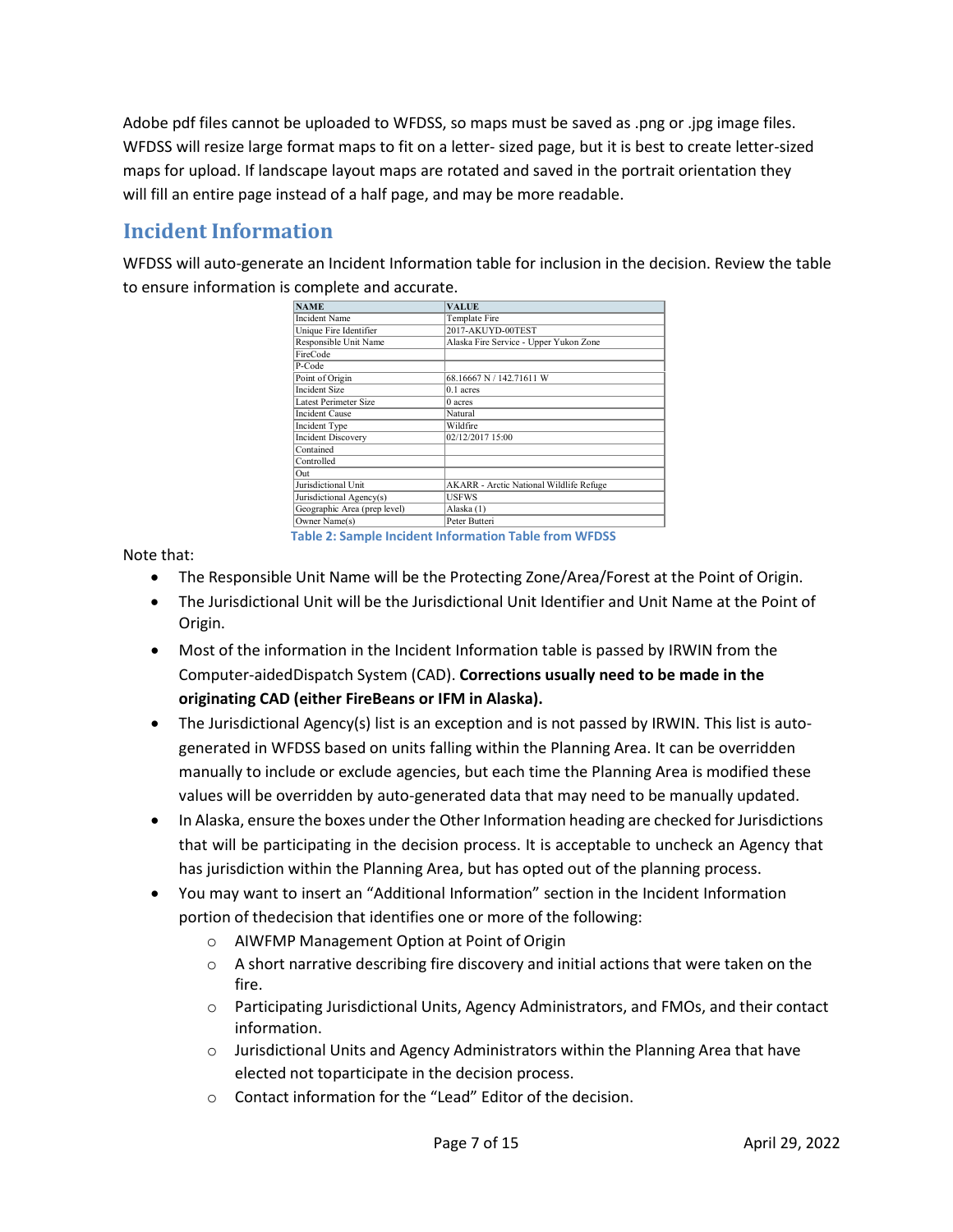# <span id="page-9-0"></span>**Relative Risk Assessment**

The Relative Risk Assessment (RRA) is required before publishing a Decision for an incident. Its purpose is to document the consideration of risk by fire managers, assist in the management of the incident, and is used by the Organization Assessment to aid in determining complexity level and management organization type. The RRA charts and accompanying **notes** (the most important part!) are all included as part of the published Decision.

The RRA chart uses three risk components; *values*, *hazard* and *probability*. Despite appearing as the first risk chart in the decision, it is not itself editable, but is populated by data entered in the three risk components. The RRA **notes text box** should contain a summary of the values of concern, the hazards associated with the fire, and the probability that values will be affected by the fire.

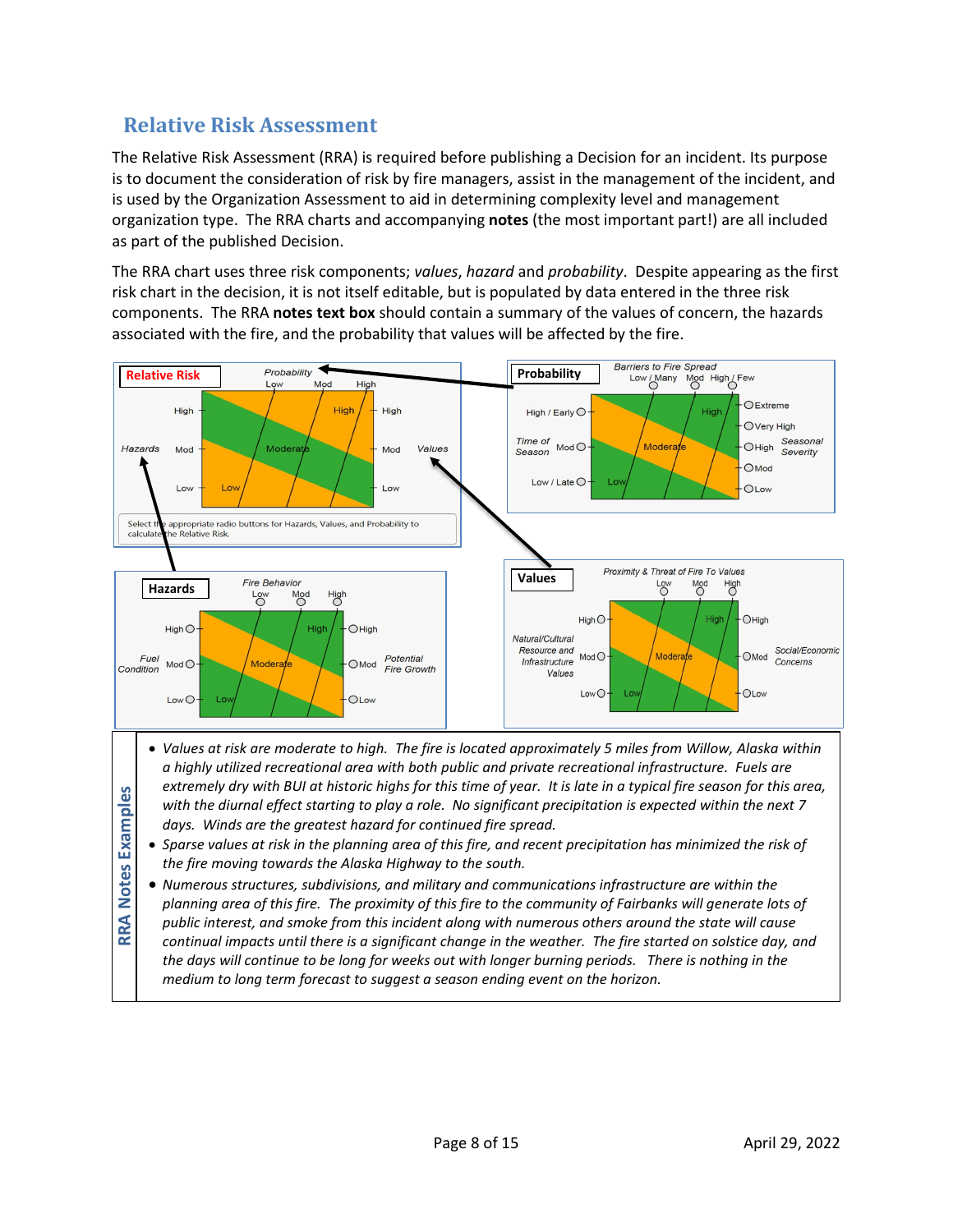#### <span id="page-10-0"></span>**Values:**

- **Proximity and Threat of Fire to Values:** Threat to values based on their proximity to the fire.
- **Natural/Cultural Resource Concerns**: Native allotments, structures, critical municipal watershed, commercial timber, developments, recreational facilities, power/pipelines, communication sites, highways, unique natural resources, special designated areas (i.e. wilderness), T&E species habitat, and cultural sites.
- **Social/Economic Concerns:** Impacts to social or economic concerns of an individual, business, community or other stakeholder; other fire management jurisdictions; tribalsubsistence or gathering of natural resources; air quality regulatory requirements; public tolerance of smoke, including health impacts; potential for evacuation and ingress/egress routes; and restrictions and/or closures ineffect or being considered.
- *popular recreation area. There are various recreational structures including a large boat launch facilitity.*
- *Fire is located approximately five miles southwest of the community of Willow. The fire is burning within a popular recreation area. There are various recreational structures including a large boat launch facilitity.<br>
P Private and public recreation cabins are located along the various lakes. Nancy Lake State Recreation Area is closed to recreation and hunting. A portion of Game Management Unit 14A, Willow Swamp" is also closed. Division of Forestry has also closed access to public lands.* • *Values at risk consist of a two Native Allotments, though they are on the opposite side of the Kuskokwim* 
	- *River, which the fire has a low probability of crossing. There is a DOF Admin cabin within proximity of the fire, and an expired State Lease for a logging operation which has a number of structures, but is not being protected due to expiration of the lease.*
	- *There are upwards of 12 structures in the planning area of the fire that are currently being evaluated for protection status. A mining site to the East in Canada has been identified by Canadian mangers as little value at risk/low priority. There are several Native allotments along the Alaska Highway to the south.*

### <span id="page-10-1"></span>**Hazards:**

- **Fire Behavior:** Consider fuel conditions where fire is currently burning and where it will be burning. Evaluate fuel conditions that exhibit high ROS and intensity for your area, such as those caused by invasive species or insect/disease outbreaks; and/or continuity of fuels.
- **Potential Fire Growth:** Considerations would include current and expected fire growth based on fire behavior analysis and the weather forecast and/or the ability to control the fire.
- **Fuel Condition:** Evaluate fuel conditions that exhibit high ROS and intensity for your area, such as those causedby invasive species or insect/disease outbreaks; and/or continuity of fuels.
- *Fuels are extremely dry, following an unusually long periods without precipitation for this time year south of*<br>the Alaska Range. The fire was initially pushed by a strong north wind event. If the winds pick up again th *the Alaska Range. The fire was initially pushed by a strong north wind event. If the winds pick up again the fire is expected to move.* • *Fuels indices have moderated somewhat from extreme values but without significant rain the potential still exists for additional spread. There is not yet any season ending event predicted in the extended weather forecast. The last report from aerial observation reported no visible smokes (7/18/19).* • *Recent precipitation has minimized fire activity, and Alaska is entering the mid to late season phase with days getting shorter and increased chance of wetting rains.* • *The fuel codes are indicating VH, the continued hot and dry weather conditions predicted for the upcoming weeks (July 9) will further dry the deeper duff. There is a solid mix of black spruce among the hard woods, providing ample spotting potential and containment issues. As the fire burns into areas with black spruce it*  will have canopy fuels to sustain crown fire, causing issues with torching and associated spotting. Due to time *of year, minimal fuel breaks, dryness of fuels etc, there is alignment for large fire growth. The fuels that are providing a slowing to the fire spread will become available if the persistent hot and dry conditions prevail.*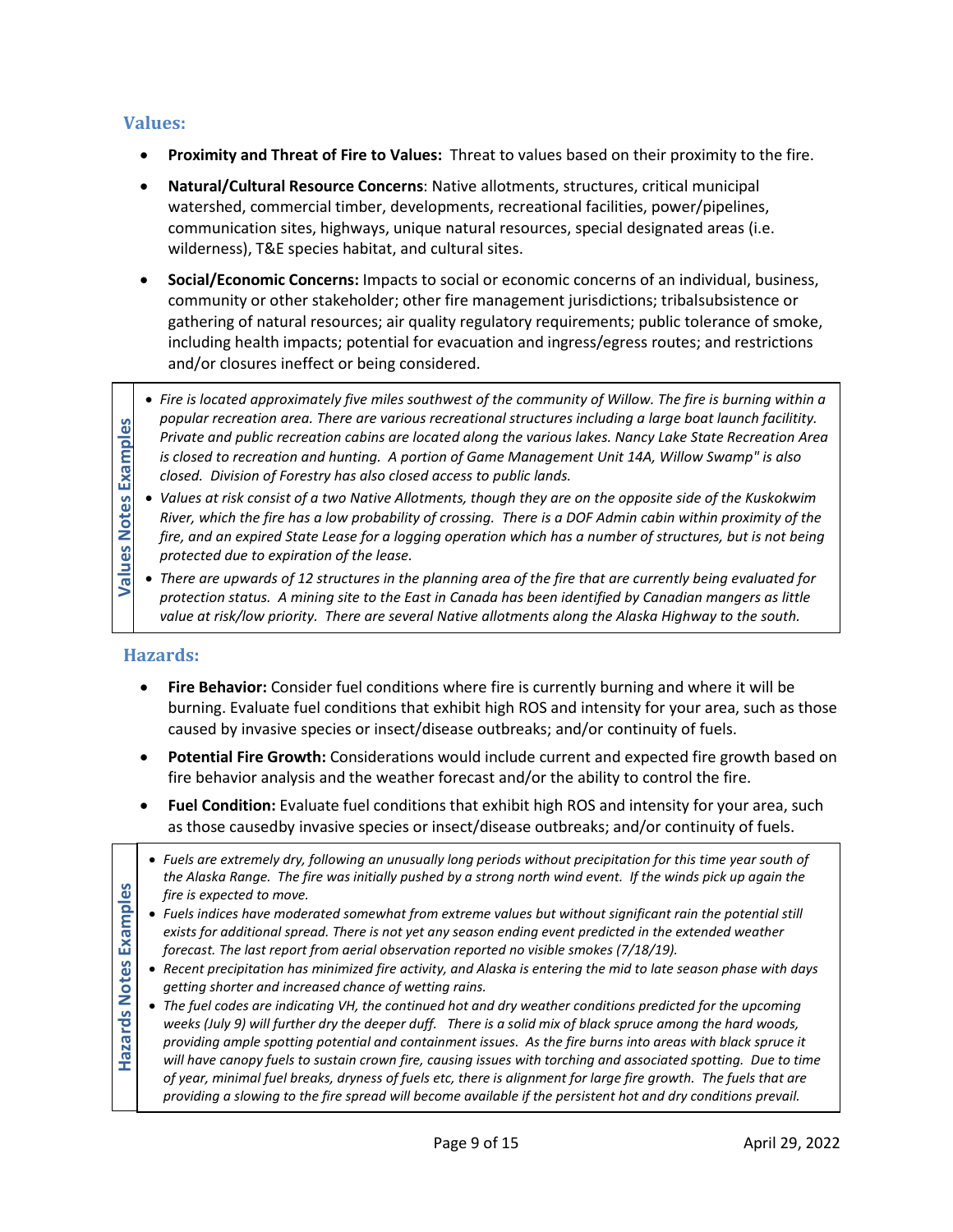### <span id="page-11-0"></span>**Probability:**

Probability refers to the likelihood of a fire becoming an active event with potential to adversely affect values. For more detailed information.

- **Time of Season:** Evaluate the potential for a long-duration fire and rank this element Low, Moderate or High. Time remaining until a season-ending event should be considered.
- **Seasonal Severity:** Evaluate Seasonal Severity based on fire danger indices and rank this element Low/Moderate, High or Very High/Extreme. Considerations include fire danger indices such as CFFDRS Buildup Index (BUI), live fuel moistures, adjective fire danger rating, and geographic area preparedness level.
- **Barriers to Fire Spread:** Evaluate the barriers to fire spread as a measure of natural defensibility of the fire's location and an indication of the degree of potential mitigation actions needed.

- *The probabilities for large fire growth are diminished due to the late stage of fire season, with the diurnal effect and shorter burning periods playing a role. Barriers to fire spread include the various small lakes, ponds, Susitna and Deshka River.*
- *Alaska has entered the normal mid-season phase, with shorter hours of daylight and higher probability of fire season slowing or ending events. Mid to lower level drought codes are still in very high to extreme for this area, so short periods of drying can cause the large fire growth, but the last report showed no smokes (7/18/19), so an extended period of drying would be needed, if there is still hidden heat on the fire.*

# <span id="page-11-1"></span>**Organization Assessment**

The Organization Assessment allows you to evaluate risk in relationship to resources needed and available. The Organization Assessment (OA) guides in the incident management organization selection. Agency Administrators may choose a different organization than what is recommended, but **Reasoning should be documented in the Rationale text box**.

The OA is derived by incorporating *Relative Risk*, *Implementation Difficulty* and *Socio/Political Concerns.* The OA can be accessed and modified at any time and is visible to the approver when completing th[e periodic assessment.](https://wfdss.usgs.gov/wfdss_help/3931.htm#o3813) The OA must be updated if the Relative Risk Assessment is modified. No new decision is required when this occurs.

### <span id="page-11-2"></span>**Implementation Difficulty:**

- **Potential Fire Duration:** This element is rated during the RRA process and transferred to the Organizational Needs Assessment.
- **Incident Strategies (Course of Action):** Evaluate the level of firefighter and aviation exposure. Considers the likelihood that those resources will be effective; exposure of firefighters; reliance on aircraft to accomplish objectives; and whether there are clearly defined trigger points.

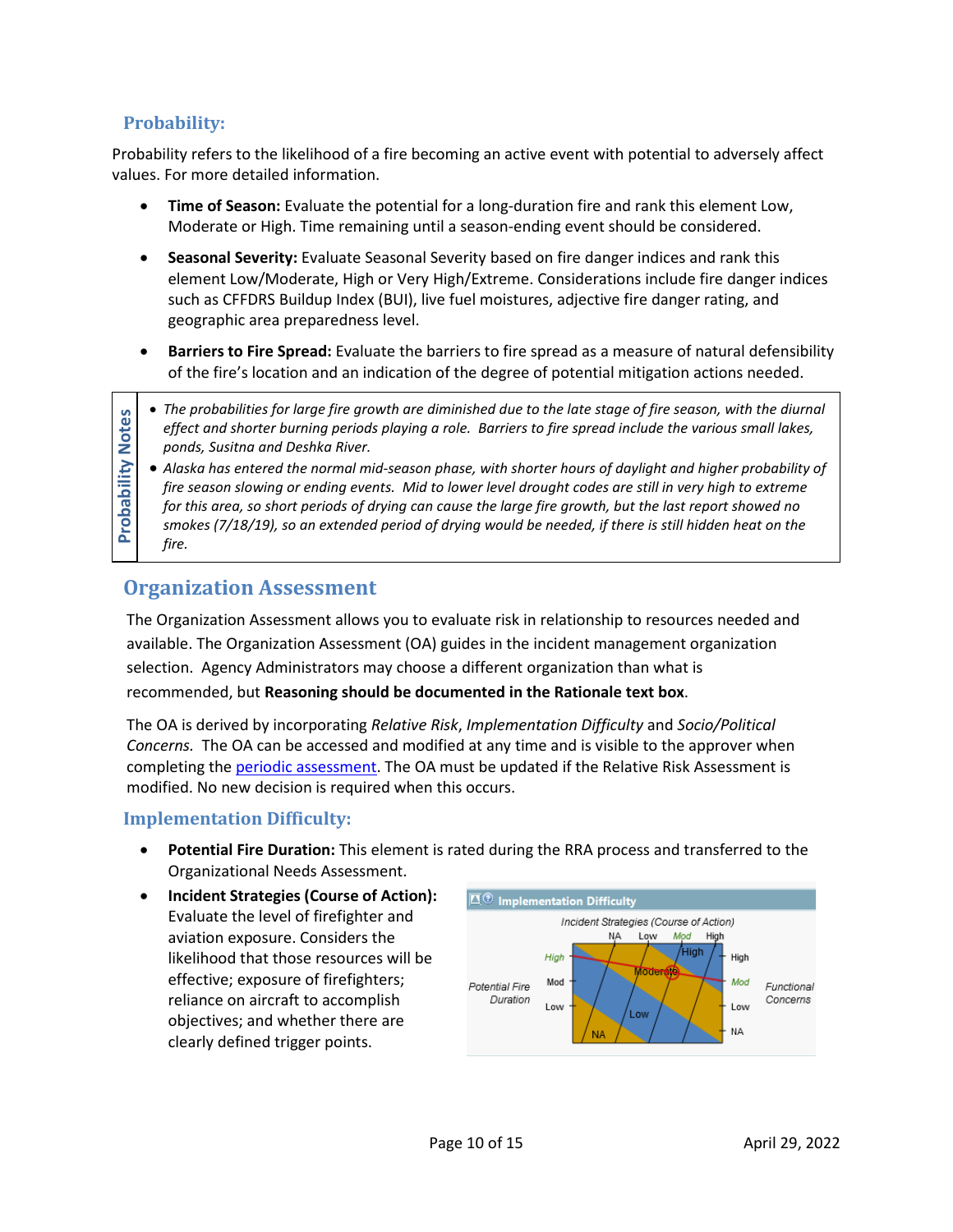- **Functional Concerns** Incident management functions (logistics, finance, operations, information, planning, safety, and/or specialized personnel/equipment) are inadequate and needed; availability of resources; access to EMS support; heavy commitment of local resources to logistical support; ability of local businesses to sustain logistical support; substantial air operation which is not properly staffed; worked multiple operational periods without achieving initial objectives; incident personnel overextended mentally and/or physically; Incident Action Plans, briefings, etc. missing or incomplete; performance of firefighting resources affected by cumulative fatigue; and ineffective communications.
- *Due to the other large fires in South Central and Kenai, Deshka Fire priority for receiving resources is ranked fourth. Firefighters are providing structure protection in the Red Shirt Lake area. Helicopters continue to be used to move equipment, supplies and personnel to remote sections of the fire. Extremely dry fuels, heavy brush, beetle kill and fire weaken trees have slowed crews. Due to the extremely dry duff layer and residence time, ash pits are another concern.*
- *Allotments are protected by natural barrier (Kuskokwim River), and the Forestry cabin has already been prepped and plumbed for structure protection. Other structures in the area are being evaluated for protection status, but should be relatively easy to protect if needed.*

### <span id="page-12-0"></span>**Socio/Political Concerns**

**Impl. Difficulty** 

Impl.

**Difficulty** 

• **Objectives Concerns:** Clarity; ability of current organization to accomplish; disagreement among cooperators; tactical/operational restrictions; complex objectives involving multiple focuses; and objectives influenced by serious accidents or fatalities.



• **Ownership Concerns:** Disagreements over policy, responsibility, and/or

management response; fire burning or threatening more than one jurisdiction; potential for unified command; different or conflicting management objectives; potential for claims (damages); and disputes over suppression responsibility.

• **External Influences:** Media involvement, social/print/television media interest; threat to safety of visitors from fire and related operations; restrictions and/or closures in effect or being considered; preexisting controversies/relationships; smoke management problems; and sensitive political concerns/interests.

|                        | • The fire is located in a popular recreational, fishing and hunting area. The nearby hunting area,<br>Willow Swamp, which was slated to open has been closed. Multiple recreational cabins (private and<br>public) are located along the various lakes. Public access to the area is also closed.<br>Expired land use permit has associated structures and signs of recent use, but is labeled as non-protect<br>due to expiration of permit. |
|------------------------|------------------------------------------------------------------------------------------------------------------------------------------------------------------------------------------------------------------------------------------------------------------------------------------------------------------------------------------------------------------------------------------------------------------------------------------------|
|                        |                                                                                                                                                                                                                                                                                                                                                                                                                                                |
| I Concerns<br>Examples |                                                                                                                                                                                                                                                                                                                                                                                                                                                |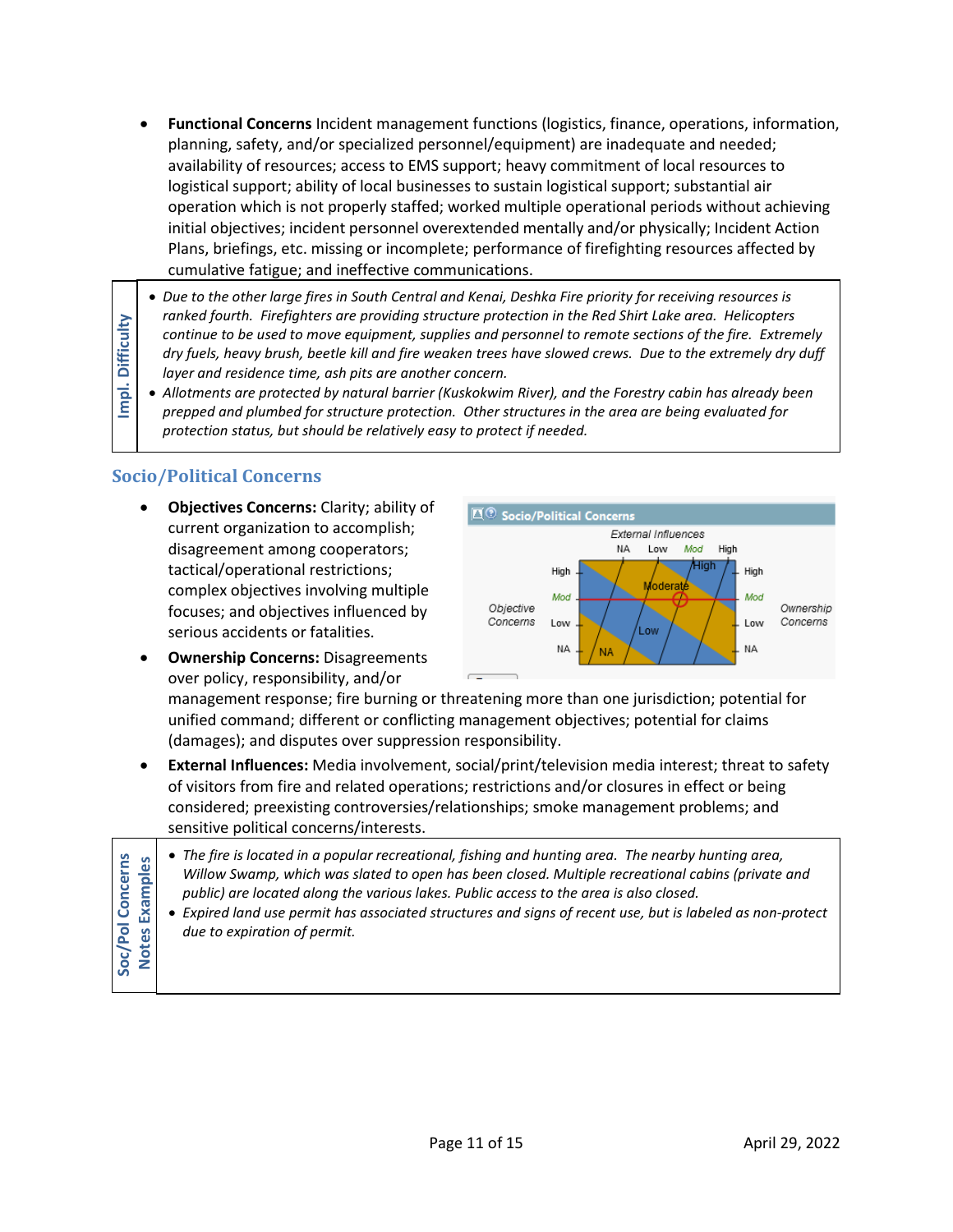### <span id="page-13-0"></span>**Objectives**

Strategic Objectives and Management Requirements come from the Fire Management Plans and the Land/Resource plans. They are then tiered down to specific Incident Objectives and Incident Requirements for thePlanning Area. For example, a unit's Strategic Objective for a given area provides the desired condition, standard, guideline or objective relating to management of the land; the incident objectives and requirement should directlyrelate to what that guidance means for the current fire at hand under the current and expected conditions.

### <span id="page-13-1"></span>**Incident Objectives & Requirements**

**Incident Objectives** are site specific guidance and direction necessary for the selection of appropriate strategy(s)and the tactical direction of resources. Incident objectives are based upon agency administrators' direction and constraints. Incident objectives must be measurable, yet flexible enough to allow for strategic and tactical alternatives.

*AK Tip: One approach to objective writing is to use the Objectives section to document what values you want protected. If there are only a few values they can be listed in individual objectives such as "Protect the public-use cabin on Jatahmund Lake." If there are many values you may want to group them either by category or by geographic area. For example, "Protect the communities of Chugiak, Peters Creek, and Eagle River" or "Protect Native Allotments, private parcels, and subsistence camps along the Yukon River between Hess Creek and the Bridge."* 

*An additional objective is merited if there are portions of the fire that can or should be allowed to spread naturally as in, "Allow fire to play its natural role within the Kenai Wilderness Area to the extent possible."*

*Save the strategic "how" for the Course of Action section and save any constrains, stipulations, and best management practices for the Requirements section.*

**Incident Requirements** are incident-specific directives, standards, specifications, or constraints that need to be complied with when implementing management actions on a specific fire incident. Incident requirements derive from the Land Management Requirements, legal authorities, or other local influences (e.g., county commissioners,air quality boards) that pertain to the incident or its associated actions; they often define the limitations or "sideboards" when implementing the course of action.

*AK Tip: Some common Incident Requirement categories to consider including are:*

- *Safety/Risk*
- *Inclusive Work Environment*
- *Public Information*
- *Cooperation*
- *Natural & Cultural Resource Protection*
- *Invasive Species*
- *Fiscal Responsibility*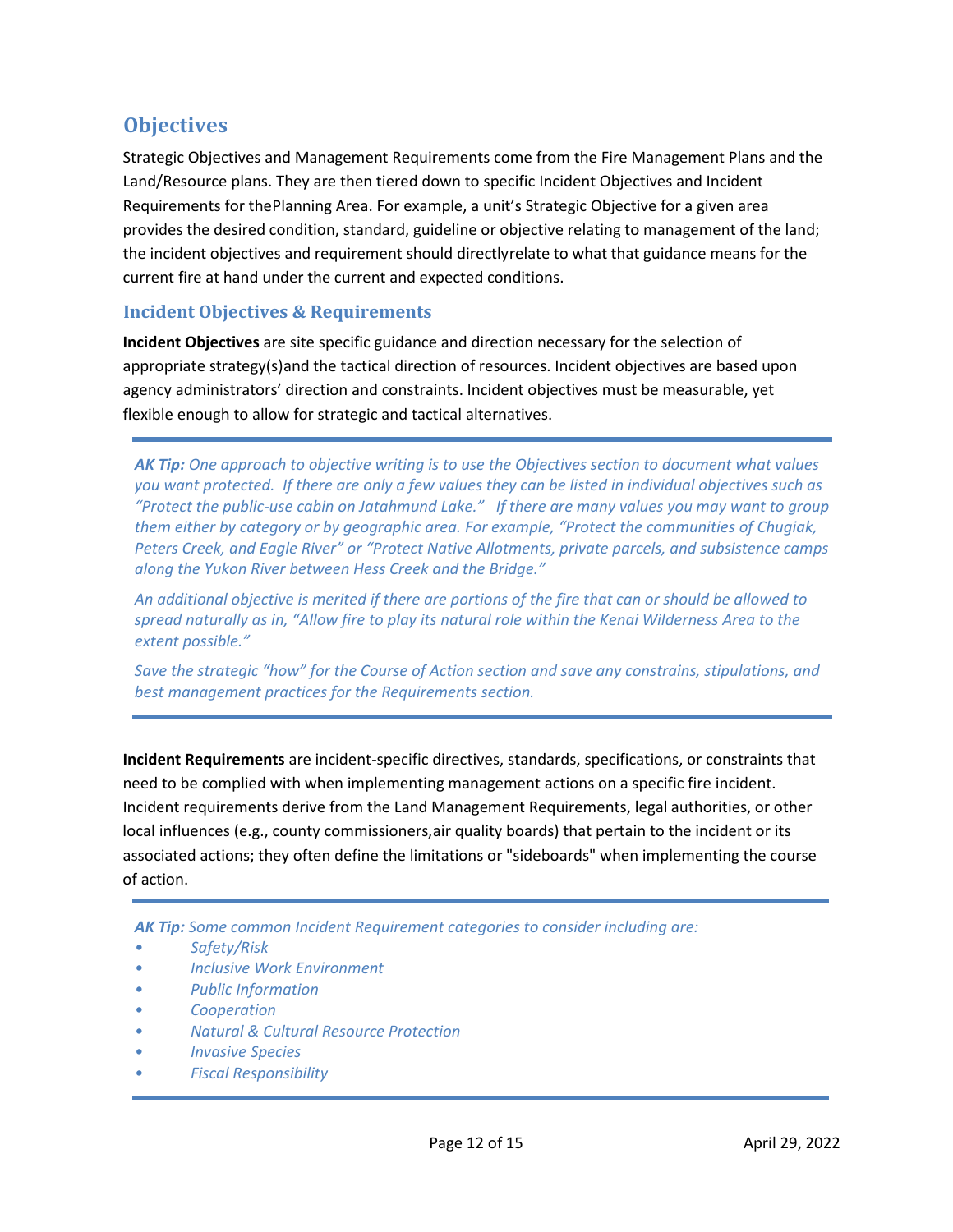When developing Incident Objectives and Requirements:

- Identify what types of values and/or resources need to be addressed:
	- o Review the Strategic Objectives and Management Requirements.
	- $\circ$  Review other sources of incident direction such as the delegation of authority, the briefing package or other related documents.
	- o Review the Values Inventory.
	- o Obtain local knowledge about values or events
- Develop Incident Objectives and Requirements that:
	- $\circ$  Tier from the over-arching Strategic Objectives and Management Requirements and address thewhat, where, when and why.
	- $\circ$  Include content that is specific to the location, conditions, and time of the fire.
	- o Address values included in the Values Inventory and known locally
	- $\circ$  Are aligned with other sources of direction to include delegation of authority, the briefing packageor ad hoc discussions.
	- o Communicate the relative importance of one objective over another.
- **Avoid** developing Incident Objectives that are:
	- $\circ$  Generic in nature or have vague terms that have different meaning to individuals (e.g., keep the fire small)

For more detailed guidance on developing Incident Objectives and some Alaska-specific samples see https://fire.ak.blm.gov/administration/aaguide.php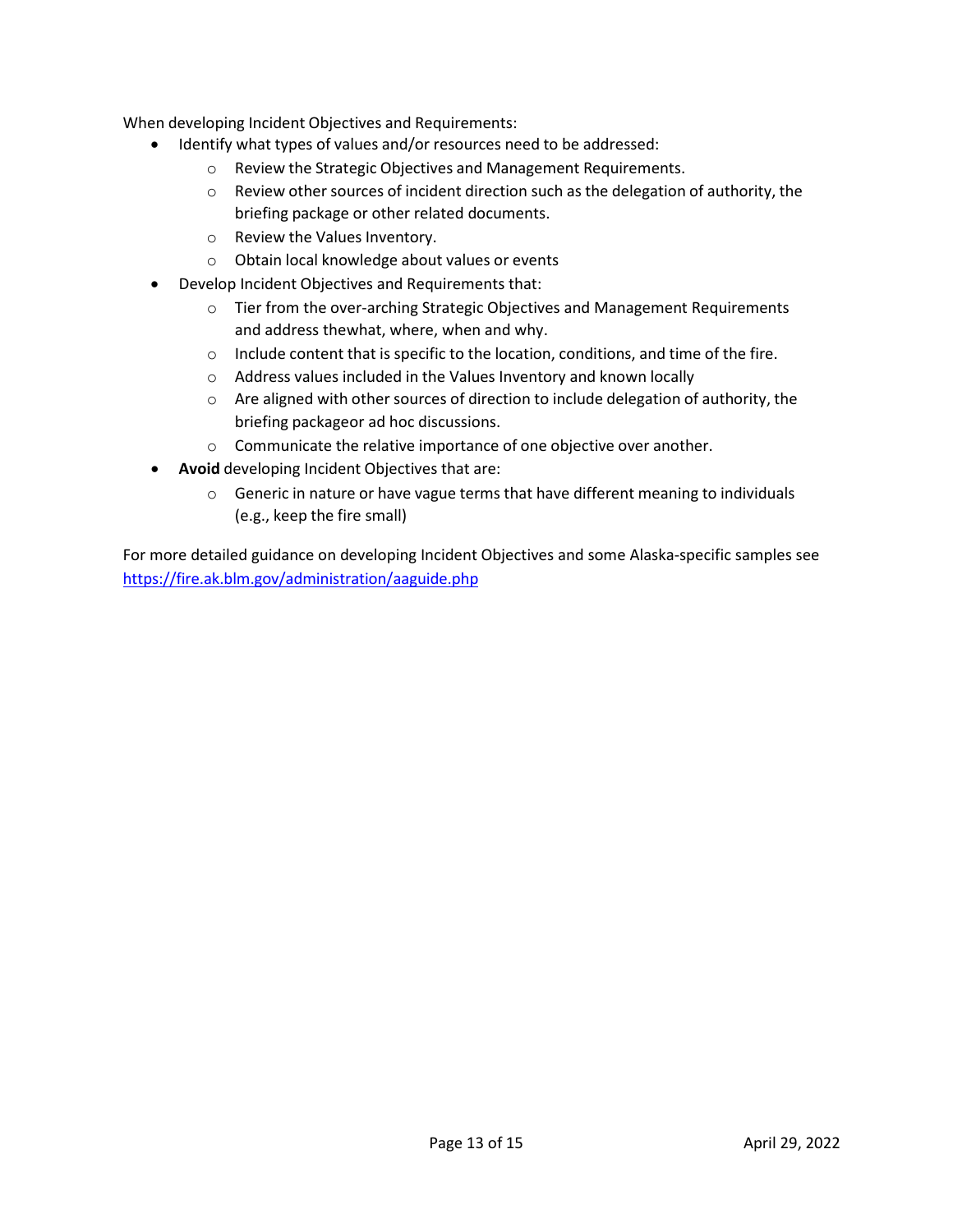# <span id="page-15-0"></span>**Course of Action**

An overall plan describing the selected strategies and management actions intended to meet incident objectives and requirements based on current and expected conditions.

The Course of Action (COA) is comprised of one or more Action Items that are developed to accomplish Incident Objectives and/or Requirements. Use this section to clearly define the strategy and actions to the IMT. As you are developing Action Items make sure they help to accomplish the Incident Objectives or Requirements. If an Action Item does not contribute to the accomplishment of Objectives or Requirements it may need to be modified, or it may be an indication that there are gaps in your Incident Objectives and Requirements that need to be corrected.

*AK Tip: Courses of Action should follow directly from one or more Objectives or Requirements. The Course of Action should provide some strategic detail about how to accomplish the Objective or meet the Requirement, but should not be overly tactical or prescriptive. For example:*

*Objective: Protect the community of Chalkyitsik from fire and smoke impacts.*

#### *Courses of Action:*

- *1. Prepare structures and other values within the community of Chalkyitsik and defend them from fire impacts.*
- *2. Prepare indirect firelines and burnout as needed to protect the community of Chalkyitsik.*
- *3. Monitor smoke impacts to the community. Provide logistical support for evacuation of at-risk population.*
- *4. Coordinate evacuation procedures with the Chalkyitsik Village Council and the Alaska Department of Homeland Security.*
- *5. Provide timely and accurate fire information to the residents of Chalkyitsik and Fort Yukon.*

Create Action Items in a way that an individual Action Item can be easily excluded from a pending decision if it's no longer applicable. For more detailed description of the relationship between a Course of Action and Incident Objectives as well as some Alaska-specific examples see https://fire.ak.blm.gov/administration/aaguide.php.